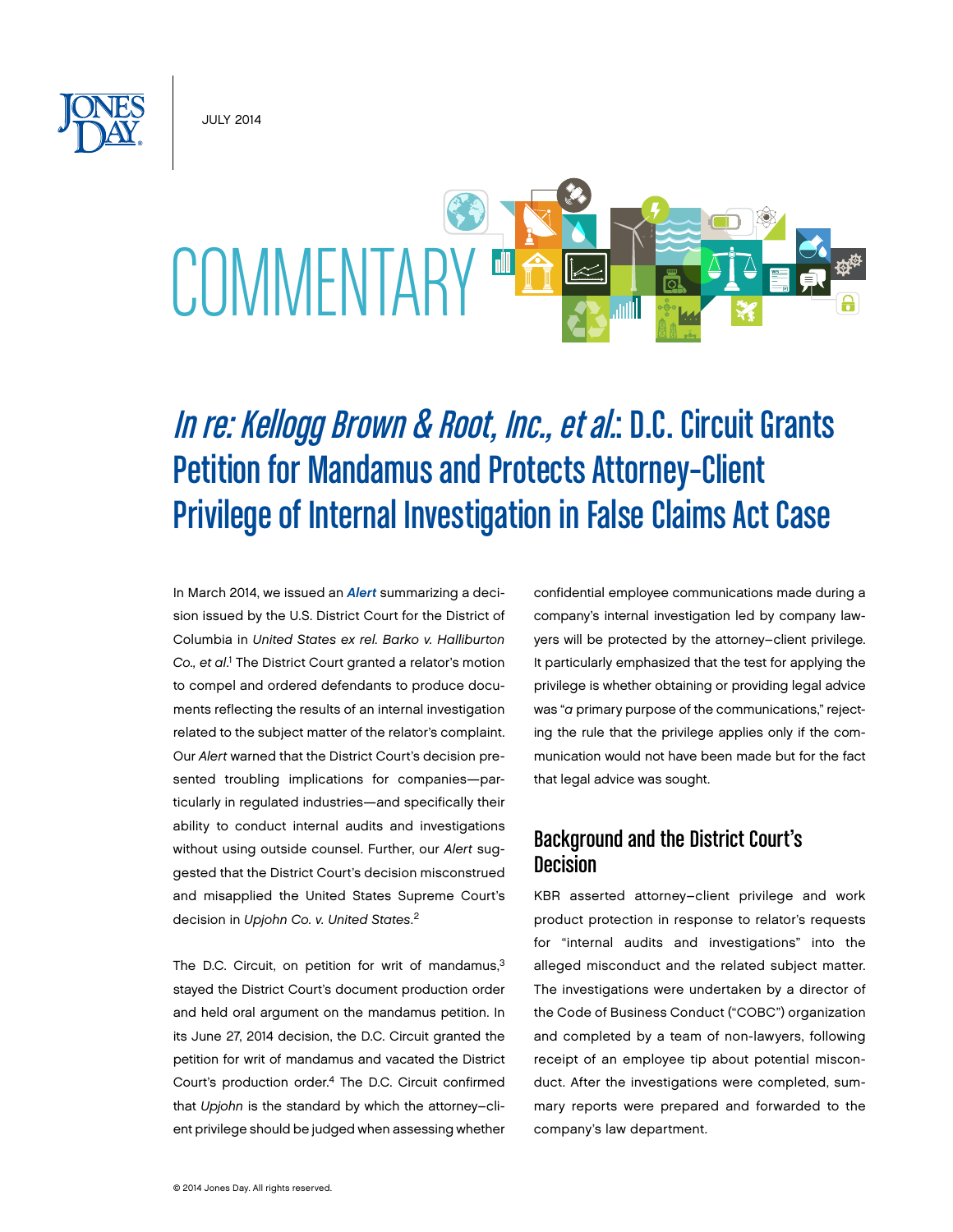The District Court reviewed the summary investigative reports and ruled that they were not protected by the attorney–client privilege or the attorney work product doctrine. The District Court found that the investigations were "undertaken pursuant to regulatory law and corporate policy rather than for the purpose of obtaining legal advice." The District Court referred to Department of Defense regulations that "require contractors to have internal control systems such as [defendants'] COBC program" so that reported instances of alleged misconduct can be investigated and reported. Applying a "but for" test used to determine the applicability of the attorney–client privilege, the District Court concluded that the implementation of these "routine corporate, and apparently ongoing, compliance investigation[s]" was nothing more than the company's implementation of DOD requirements.

The District Court also found persuasive that employees interviewed by COBC investigators were not expressly advised that the purpose of these investigations was to obtain "legal advice." According to the District Court, the absence of this express notice was evidence that the reports were not protected under the attorney–client privilege. Finally, the District Court noted additional characteristics of the investigation that weighed against the privilege, including that employees were asked to sign confidentiality statements that discussed only potential "adverse business impact"—and not legal implications—if disclosures were made. Finally, the interviews were conducted by non-attorneys.

The District Court also held that the documents were not protected under the work product doctrine. The District Court again emphasized that the investigation was conducted "in the ordinary course of business" pursuant to DOD regulatory requirements; thus, the documents were not prepared in anticipation of litigation. In addition, the court highlighted timing, particularly the fact that the investigations were conducted years prior to the unsealing of the *qui tam* litigation.

## United States v. Upjohn

In *Upjohn*, the Supreme Court held that the attorney–client privilege applies to corporations. The privilege was applicable—indeed "essential"—because of the "vast and complicated array of regulatory legislation confronting the modern corporations" that required them to "constantly go to lawyers to find out how to obey the law, … particularly since compliance with the law in this area is hardly an instinctive matter."5 In *Upjohn*, the communications were made by company employees to company attorneys during an attorneyled investigation to ensure compliance with the law.<sup>6</sup> The Supreme Court held that the privilege applied to the internal investigation and covered the communications between company employees and company attorneys.

## The D.C. Circuit's Mandamus Decision

The D.C. Circuit held that KBR's "assertion of the privilege in this case is materially indistinguishable from Upjohn's assertion of the privilege in that case."7 The D.C. Circuit then rejected all of the District Court's prior efforts to distinguish KBR's arguments regarding the application of *Upjohn*.

The D.C. Circuit rejected the District Court's "but for" test for applying the privilege, under which the lower court had found that the duty under Department of Defense regulations to adhere to compliance programs meant that the "primary purpose" of the investigation could not be to obtain or provide legal advice. Many courts—including the D.C. Circuit have used the "primary purpose" test to resolve disputes when attorney–client communications may have both legal and business purposes. The D. C. Circuit emphasized that the question is simply whether obtaining or providing legal advice was "a" primary purpose of the communication—*one* of the significant purposes—so the privilege can apply even if the communication also had a business purpose. There is no need for "a rigid distinction" between legal and business purposes. To clarify the law, the circuit court explained this rule and its logic at length:

In our view, the District Court's analysis rested on a false dichotomy. So long as obtaining or providing legal advice was *one of the significant purposes of the internal investigation,* the attorney–client privilege applies, even if there were also other purposes for the investigation and even if the investigation was mandated by regulation rather than simply an exercise of company discretion.

\* \* \*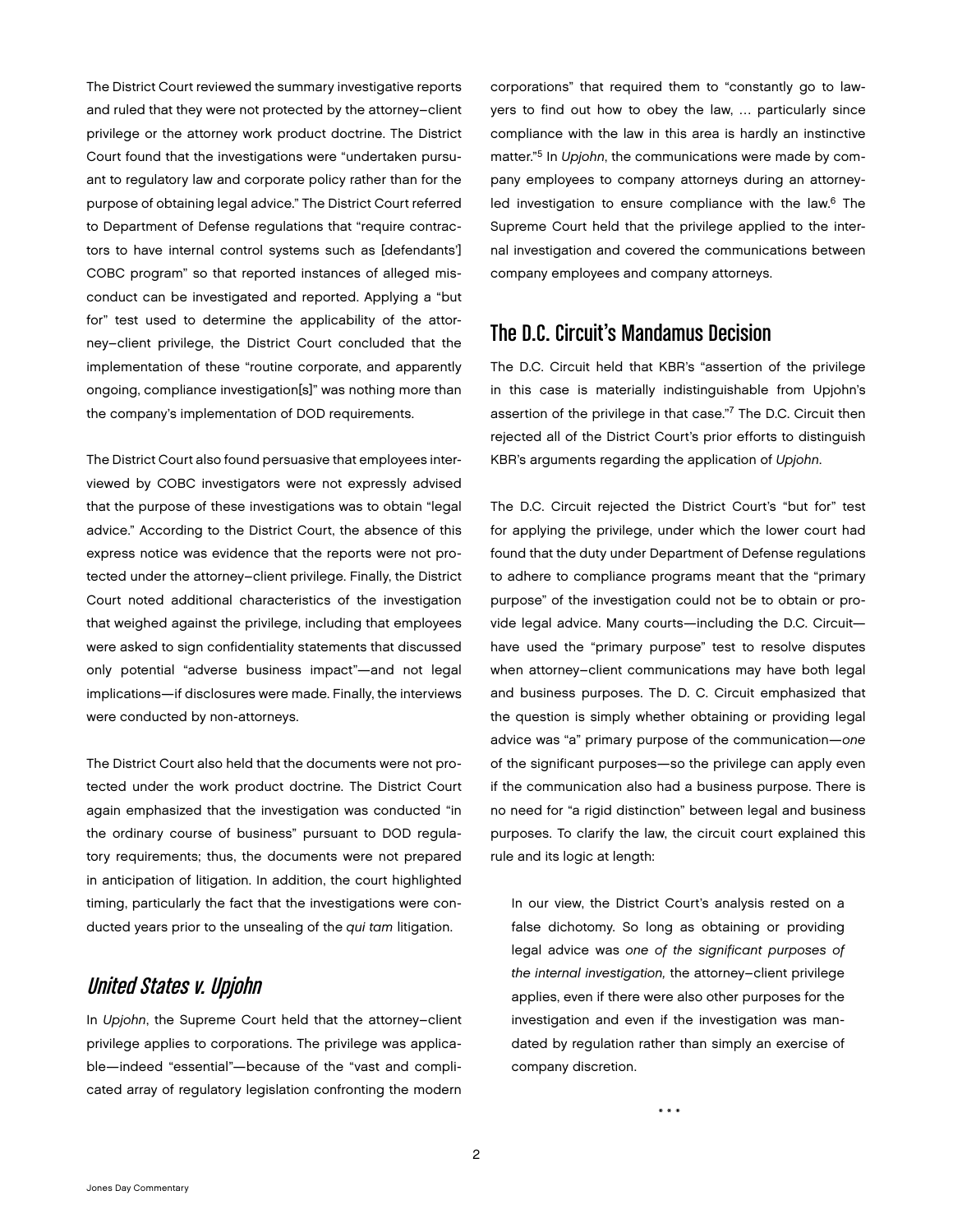Given the evident confusion in some cases, *we also think it important to underscore that the primary purpose test, sensibly and properly applied, cannot and does not draw a rigid distinction between a legal purpose on the one hand and a business purpose on the other*. After all, trying to find *the* one primary purpose for a communication motivated by two sometimes overlapping purposes (one legal and one business, for example) can be an inherently impossible task. It is often not useful or even feasible to try to determine whether the purpose was A or B when the purpose was A and B. It is thus not correct for a court to presume that a communication can have only one primary purpose. It is likewise not correct for a court to try to find *the* one primary purpose in cases where a given communication plainly has multiple purposes. Rather, it is clearer, more precise, and more predictable to articulate the test as follows: Was obtaining or providing legal advice *a* primary purpose of the communication, meaning one of the significant purposes of the communication? As the Reporter's Note to the Restatement says, "In general, American decisions agree that the privilege applies if one of the significant purposes of a client in communicating with a lawyer is that of obtaining legal assistance." 1 RESTATEMENT §72, Reporter's Note, at 554. We agree with and adopt that formulation—"one of the significant purposes" as an accurate and appropriate description of the primary purpose test.

The D.C. Circuit also ruled that investigators are not required expressly to inform interviewed employees that the purpose of the interview is to assist the company in obtaining legal advice. Nothing in *Upjohn* requires "a company to use magic words" to gain the benefit of the privilege for an internal investigation. In KBR's investigation, as in *Upjohn*, employees knew that the legal department was conducting an investigation of a sensitive nature and that the information they disclosed would be protected. In fact, KBR employees were told not to discuss their interviews without the specific advance authorization of company counsel.

That many of the interviews in the investigation were conducted by non-attorneys was not dispositive. The investigation was conducted at the direction of attorneys in KBR's legal department. The D.C. Circuit held that communications made by and to non-attorneys serving as agents of attorneys in internal investigations are routinely protected by the privilege.

And, finally, the D.C. Circuit ruled that *Upjohn* did not require or hold that involvement of outside counsel was a necessary prerequisite for the privilege to apply.

*KBR* reaffirms important principles established in *Upjohn* and clarifies that internal investigations are still protected by the attorney–client privilege even when required by government regulation. In light of *Upjohn* and *KBR*, companies conducting internal investigations should be mindful of certain "best practices" to follow:

- 1, Companies should promptly engage lawyers—whether in-house or outside—when conducting internal investigations that they may want to protect from discovery.
- 2. Counsel should oversee the investigation and be prepared to demonstrate that oversight and involvement.
- 3. To the extent possible, counsel should draft written reports and memoranda.
- 4. All communications concerning the investigation should be properly marked as containing privileged and confidential attorney–client and/or work product information.
- 5. Oral conversations concerning the investigation should include counsel.
- 6. Employees should be provided *Upjohn* warnings at the beginning of any interview, regardless of who is conducting it.
- 7. Particularly if counsel is not conducting an interview or part of a communication, employees should be instructed that the investigation is being conducted under the authority of legal counsel and for the purpose of providing legal advice.
- 8. Finally, a company should consider retaining outside counsel if the sensitivity or breadth of the investigation will likely be significant or at least greater than its inhouse counsel can manage, or if the company feels it necessary or appropriate to use counsel experienced in conducting internal investigations and in implementing the "best practices" identified above.